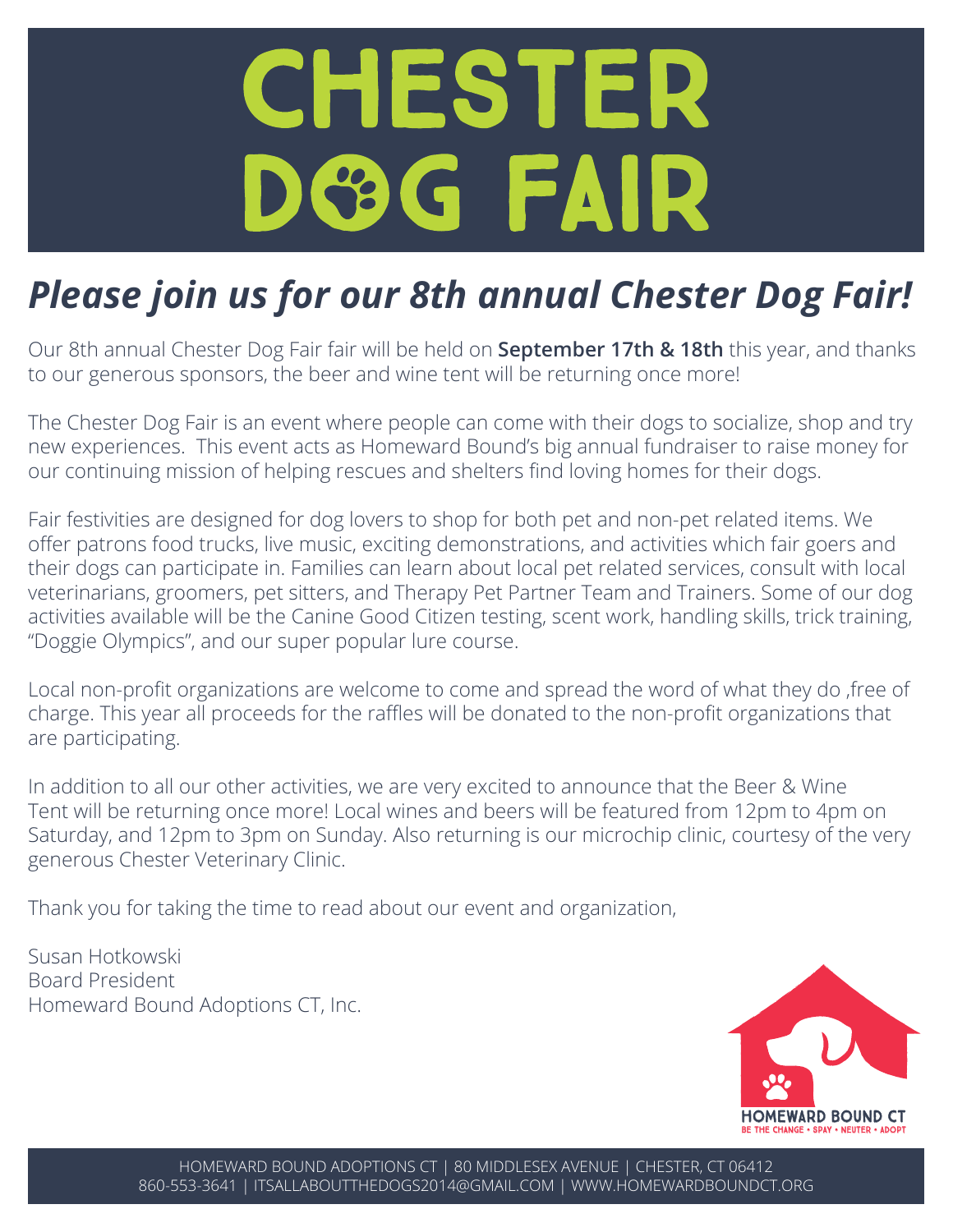## SPONSORSHIP LEVELS

All event profits will be donated to Homeward Bound CT, which is a registered 501c3 organization. We graciously accept any level of participation you are willing to provide, whether it be through sponsorship, becoming a vendor or demonstrator, or providing us with raffle items. Non-profit organizations are invited to set up a booth free of charge, we simply require a raffle donation.

#### **PLATINUM**

- RECOGNITION ON ALL ADVERTISING (RADIO, WEBSITE, T-SHIRT, FLIERS, BROCHURES)
- PRIME BOOTH SPACE
- 2 LARGE BANNERS WITH YOUR LOGO

#### **\$1,000**

#### **SILVER**

- RECOGNITION ON WEBSITE & BROCHURES
- BOOTH SPACE

#### **GOLD**

- RECOGNITION ON WEBSITE, T-SHIRT, & BROCHURES
- PRIME BOOTH SPACE
- 1 LARGE BANNER WITH YOUR LOGO

#### **\$500 \$300**

#### **BRONZE**

• RECOGNITION ON WEBSITE & BROCHURES

**NON-PROFIT**

• 12 X 12 OUTDOOR BOOTH SPACE • RAFFLE DONATION IS

#### **LURE OR BEER TENT SPONSOR**

• LARGE BANNER WITH YOUR LOGO AT EITHER THE LURE COURSE OR BEER TENT (YOUR CHOICE)

#### **INSIDE VENDOR**

- 12 X 12 INDOOR BOOTH SPACE (VERY LIMITED!)
- MONETARY OR RAFFLE DONATION IS REQUIRED

#### **\$250 \$60 / \$100**

**FOR ADDITIONAL INFORMATION, PLEASE CONTACT US AT: 860-553-3641**

#### **OUTSIDE VENDOR**

- 12 X 12 OUTDOOR BOOTH SPACE
- MONFTARY OR RAFFLE DONATION IS REQUIRED

#### **\$50 / \$85**

#### **FREE**

REQUIRED

**\$125**

#### REGISTER ONLINE BY VISITING HOMEWARDBOUNDCT.ORG

HOMEWARD BOUND ADOPTIONS CT | 80 MIDDLESEX AVENUE | CHESTER, CT 06412 860-553-3641 | ITSALLABOUTTHEDOGS2014@GMAIL.COM | WWW.HOMEWARDBOUNDCT.ORG